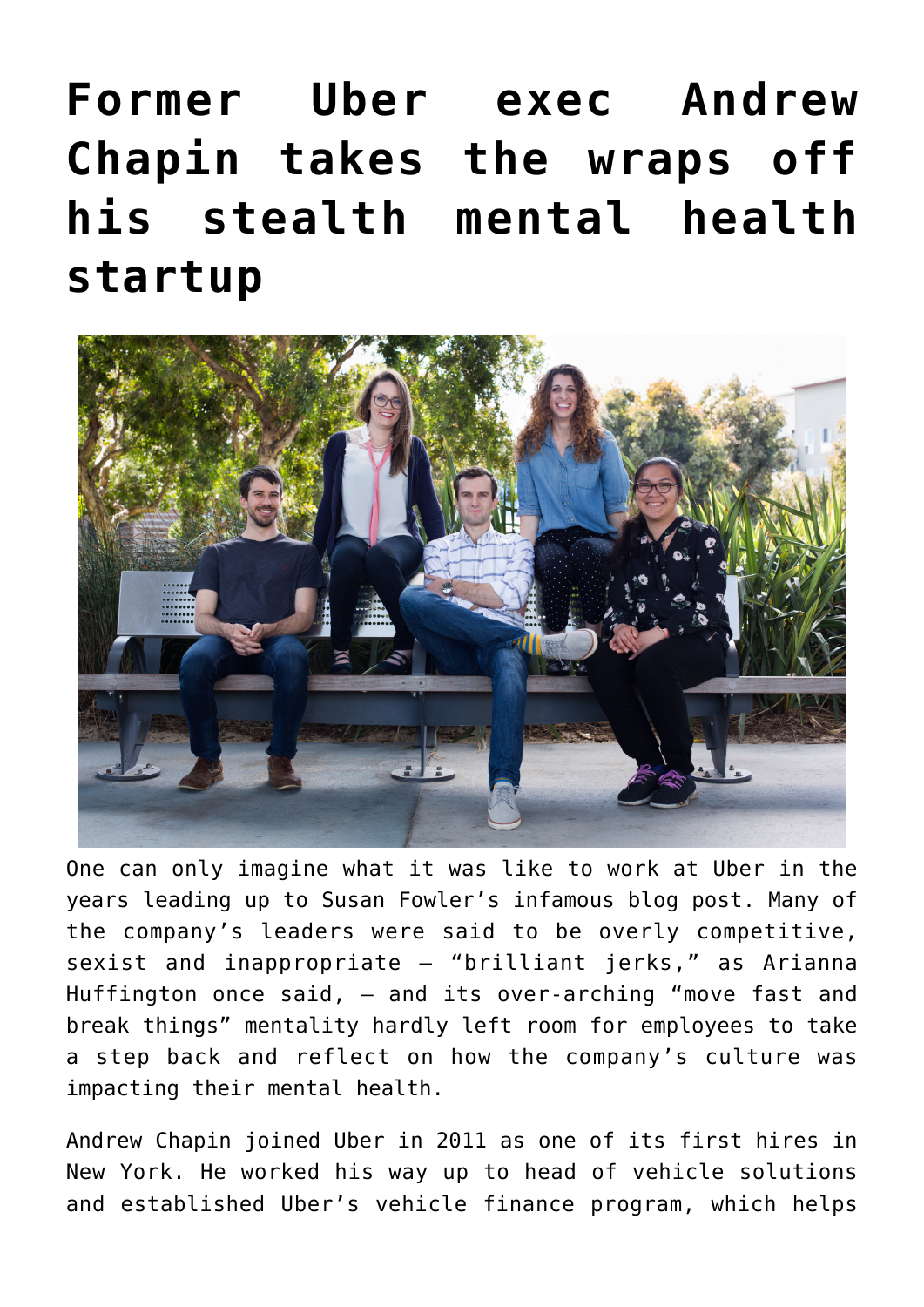drivers obtain and pay off car leases. He says the struggles within the company gave him severe anxiety, something he was all too familiar with from his stint as a commodities trader at Goldman Sachs.

"There were days when I was walking through lower Manhattan and thinking if I got hit by a car and was in the hospital for a week, it'd be better than going to work," Chapin told TechCrunch.

At both Goldman and Uber, Chapin would go through rough patches but resisted therapy, in part because of the outlandish costs but mostly because of the hassle. Toward the end of his five-year Uber tenure, he realized the dire need for accessible and flexible tech-enabled tools to help workers endure stressful times, as well as the need to destigmatize the mental health issues prevalent within the tech industry and beyond.

In late 2016, he left Uber to build his own startup. Two years later, he's ready to share what he's been working on. [Basis,](https://www.mybasis.com/) an app meant to help people cope with anxiety, depression and other mental health issues through guided conversations via chat or video, is emerging from stealth today with a \$3.75 million investment led by Bedrock. Wave Capital and Lightspeed Venture Partners have also participated in the round.

"Looking back at the Goldman experience of just kind of wallowing in this unpleasant situation, [Basis] would have been an outlet to talk through things and feel lighter," Chapin said. "At the time, I bottled it up. In retrospect, if I had something to work me through the emotions I was dealing with, it would have been really helpful."

In the app, users can schedule 45-minute phone calls with unlicensed providers for \$35. Because Basis works with paraprofessionals — people trained in research-backed approaches but who don't have the same certifications as a